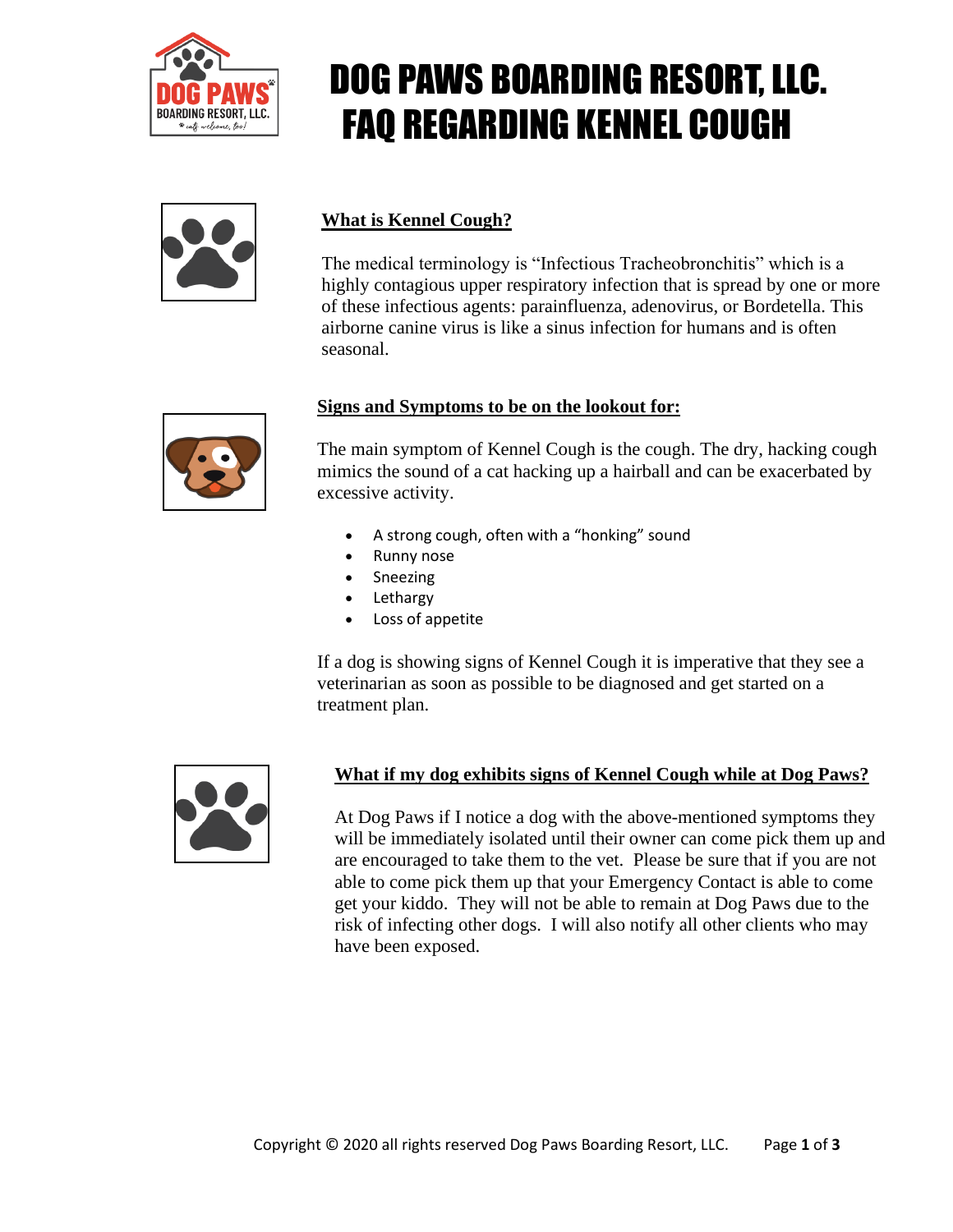



# DOG PAWS BOARDING RESORT, LLC. FAQ REGARDING KENNEL COUGH

### **How is Kennel Cough transmitted?**

As with other respiratory pathogens, canine cough is spread by direct dogto-dog contact, respiratory secretions, aerosols generated by coughing and sneezing, and contact with contaminated environments. The virus can also contaminate kennel surfaces, food and water bowls, collars and leashes, and the hands and clothing of people who handle infected dogs.

This airborne virus can actually spread anywhere there are multiple canines in close proximity; the dog park, on a dog walk, dog shows, groomers, even at the vet. Your dog could catch it by sniffing another dog on a walk or sharing a water pail at the park.



### **If my dog is vaccinated can they still get Kennel Cough?**

Yes. It depends on several factors including the age of the dog, the state of the dog's health and immune system, the specific strain of the virus, etc.

The best preventative measure for Kennel Cough is a vaccine known as Bordetella. This is why it is a requirement at Dog Paws; however, it only vaccinates against a particular strain of the virus that is more prevalent at the time. The Bordetella vaccine is a preventative measure to keep your canine kiddo safe and others staying at Dog Paws safe but it will not guarantee your dog will never come in contact with this airborne virus.



#### **What preventative measures does Dog Paws have in place for Kennel Cough?**

- Bordetella vaccine is a vaccine requirement as mentioned above.
- Dog Paws has a very rigorous cleaning practice and procedures to sanitize each day to help prevent the spread of illnesses.
- It goes without saying that sick pets should **not** be brought for Boarding or PLAY (Doggie Day Care). Please contact me ASAP to cancel your reservation to avoid any charges.
- If your dog is showing any symptoms of illness please don't bring them to Dog Paws until they recover and have been treated by your veterinarian. We do not allow any Boarders or PLAY members to attend who have had Kennel Cough to return to Dog Paws until 10 days after their symptoms have stopped.